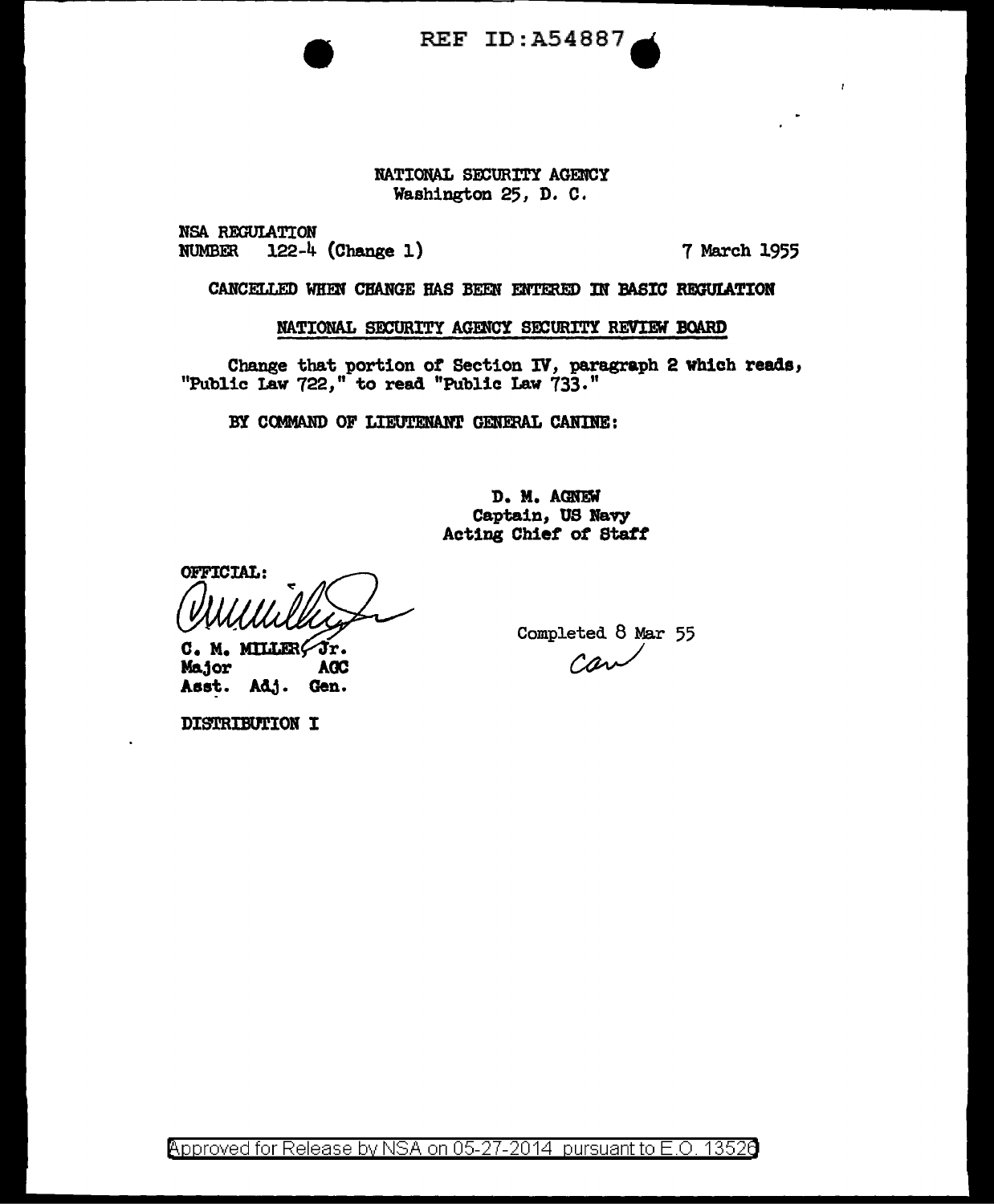REF ID:A54887.  $M_f$   $\overline{r}$  ied m.s.

NATIONAL SECURITY AGENCY Washington 25, D. C.

 $+\frac{1}{2}$  fait file

NSA REGUIATION  $H_{\text{N}}$  REGULATION<br>  $24$  November 1954  $24$ <br>  $24$  November 1954

,

EFFECTIVE UNTIL 1 DECEMBER 1955 UNLESS SOONER RESCINDED OR SUPERSEDED

NATIONAL SECURITY AGENCY SECURITY REVIEW BOARD

SECTION

| GENERAL I                                            |  |  |  |  |  |  |  |
|------------------------------------------------------|--|--|--|--|--|--|--|
| $\tt MISSION$ , , , , , , , , , , , , , , , $\tt II$ |  |  |  |  |  |  |  |
| MEMBERSHIP III                                       |  |  |  |  |  |  |  |
| FUNCTIONS TV                                         |  |  |  |  |  |  |  |
| PROCEDURE $V$                                        |  |  |  |  |  |  |  |
| SUPERVISION $VI$                                     |  |  |  |  |  |  |  |

SECTION I - GENERAL

This Regulation describes the mission and function of the National Security Agency (NSA) Security Review Board, hereafter called the Board.

#### SECTION II - MISSION

The mission of the Board is to advise the Director,  $NSA$ , as  $'$ to whether the continued employment of the Subject of investigation is clearly consistent with the interests of national. security.

#### SECTION III - MEMBERSHIP

1. The Board shall consist of a. Chairman, Alternate Chairman and not less than four members designated by"the Director, all of whom shall have an equal vote.

2. No less than two-thirds of the members of the Board shall be civilian employees of this Agency.

3. Membership shall consist of Chiefs, Deputy or Assistant Chiefs, or individuals holding comparable positions, selected by the Director from operating and staff elements of this Agency.

4. The General Counsel shall act as legal advisor, without vote, for the purpose of advising the Board on questions of law and procedures which may arise.

5. The Board will appoint a recorder, without vote, to act as Secretary.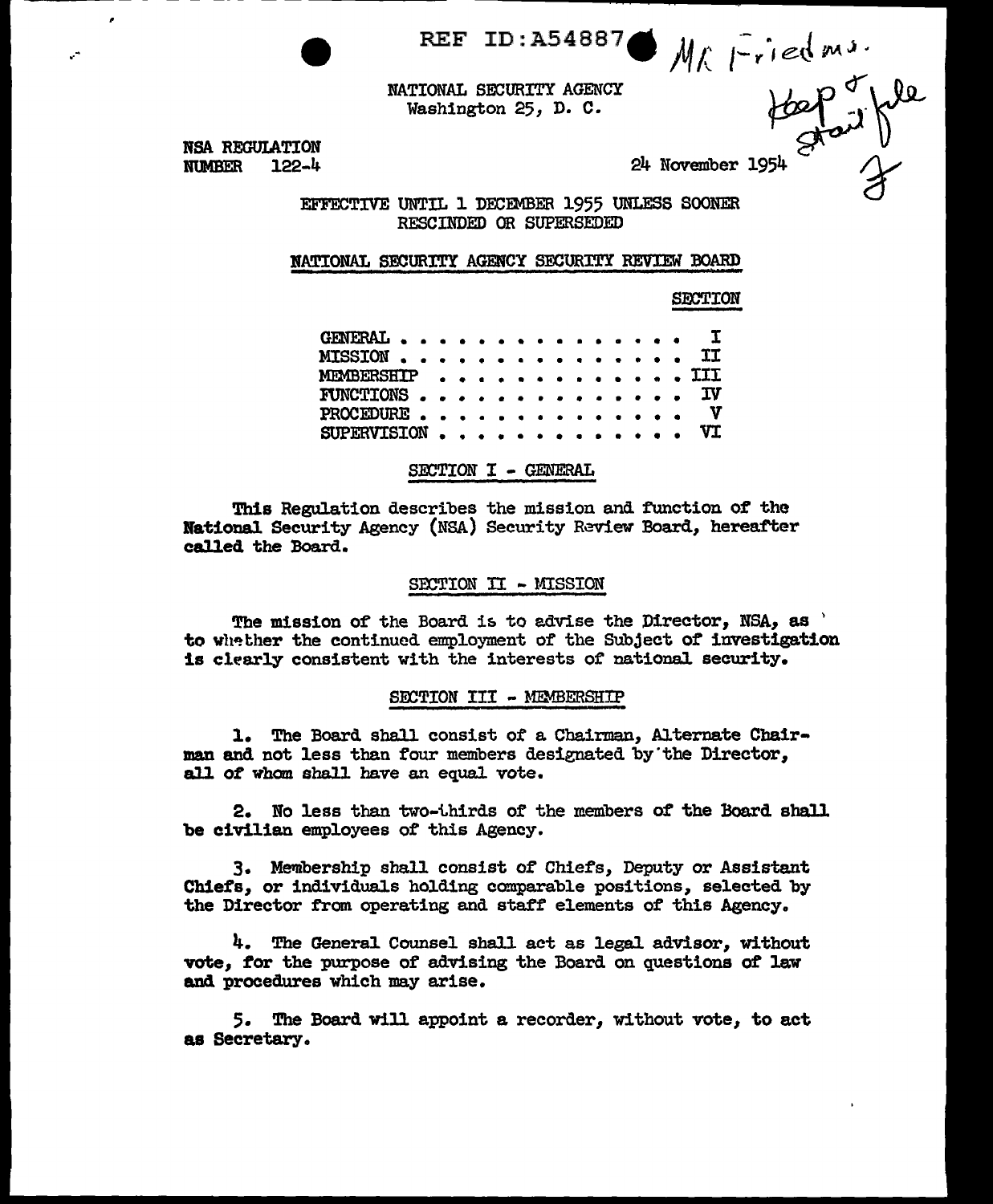

6. A quorum shall consist of not less than three voting members.

## SECTION IV - FUNCTIONS

1. The Board is responsible to the Director for:

a. Considering all security cases referred to the Board by the Director.

b. Reporting to the Director the majority opinion of findings and recommendations, after considering all available evidence as to whether the continued employment of the Subject of investigation is consistent with the interests of national security

c. Advising the Chief, Security Division, of the Board's findings and recommendations

d. Recommending interim action, such as suspension, or assignment to a less sensitive or non-sensitive position in cases wherein termination is recommended

2. Subject to approval by the Director, the f'indings and recommendations of the Board shall be the final action within this Agency. Termination action for cases processed under the provisions of Public Law  $722$ , 8lst Congress, shall be subject to approval of the Secretary of Defense.

3. The Chief, Security Division, shall be responsible for the following:

a. Submitting to the Director, for possible referral to the Board, the security cases of all employees whose loyalty may be questionable under the provisions of Sec.  $\delta(a)(2)$  through  $(8)$ , Executive Order lo450. The Chief, Security Division, shall include all investigative material, a concise summary of points affecting the issue, and a recommendation,

b. Supplying such additional information and initiating tarther investigation as may be required by the Board in the course of its hearing.

c. Advising the Board, when requested, of the provisions and interpretations of pertinent security regulations.

d. Preparing the case for forwarding to the Office of the Secretary of Defense when recommended termination has been approved by the Director,

e. Insuring, through coordination with the Personnel Division, that interim action is taken as directed by the Director.